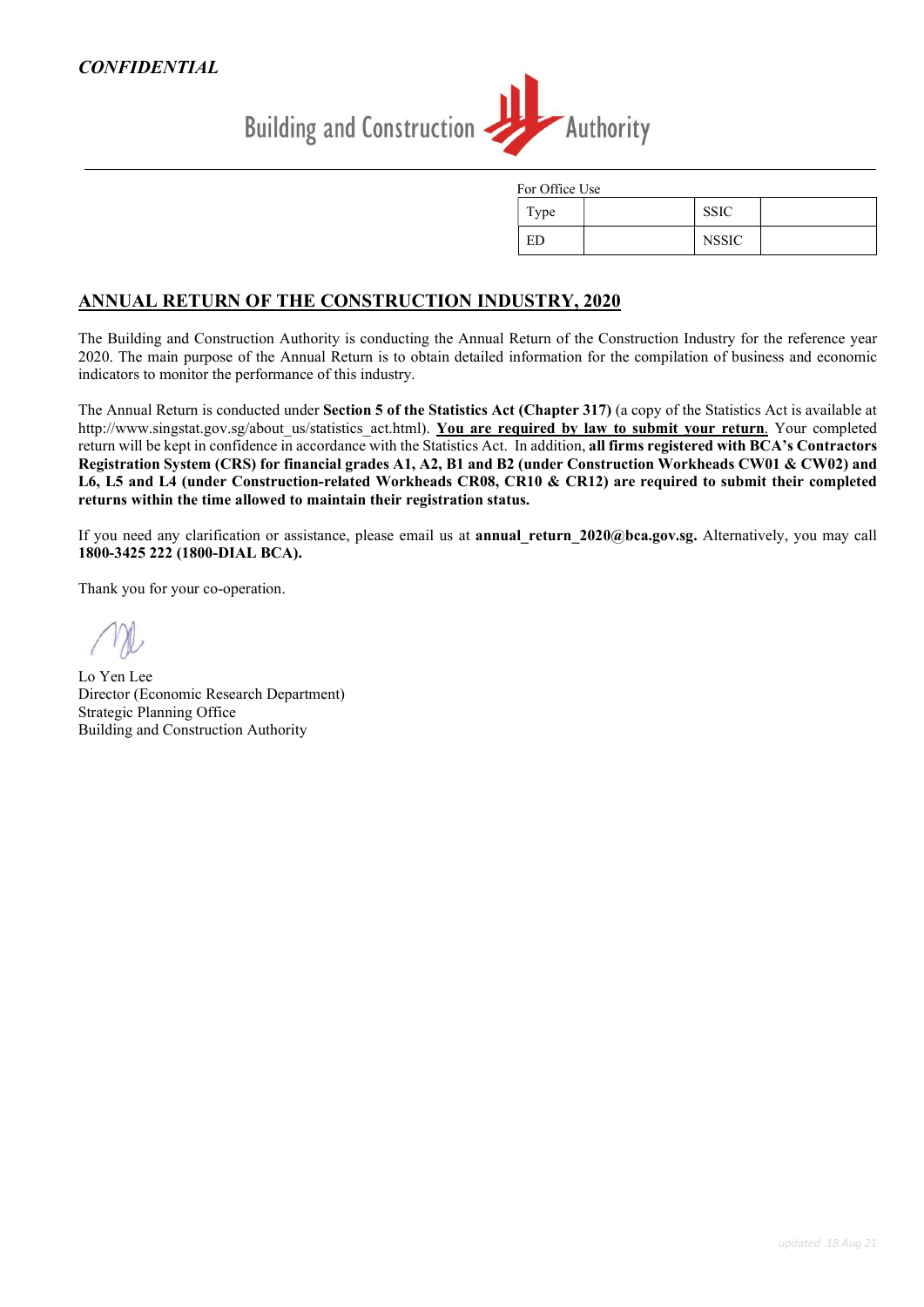### GENERAL INSTRUCTIONS

- 1 Please read the instructions at the beginning of each section when completing the form
- 2 For the purpose of our analysis, your return should reflect the incomes received and expenditures incurred by your company during the reporting period. For branches of foreign companies, the return should reflect the incomes received and expenditures incurred by the branch offices in Singapore only.
- 3 Breakdown on itemised sum must be provided as requested in the form so that the individual components can be posted into the relevant sections.
- 4 Details provided in this survey should correspond with the reported figures in your company's Profit & Loss accounts.
- 5 Values should be rounded to the nearest Singapore dollar. If exact figures are not available, kindly supply your best estimates.
- 6 Values of all items reported in this survey should exclude GST, unless stated otherwise.
- 7 Before submitting the form, please enclose the following documents in the pre-addressed envelope.
	- Financial Report that covers at least 6 months of 2020 (e.g. from 1 April 2020 to 31 March 2021, not from 1 April 2019 to 31 March 2020). The financial report should consist of:
		- a) Balance Sheet
		- b) Detailed Profit & Loss Accounts (with breakdown of Cost of Sales, Administrative & Operating Expenditures etc)
		- c) Fixed Assets Schedule
		- d) Other notes to the Accounts
- 8. For submissions with any missing documents, our officers will contact you for further clarifications.

### Section A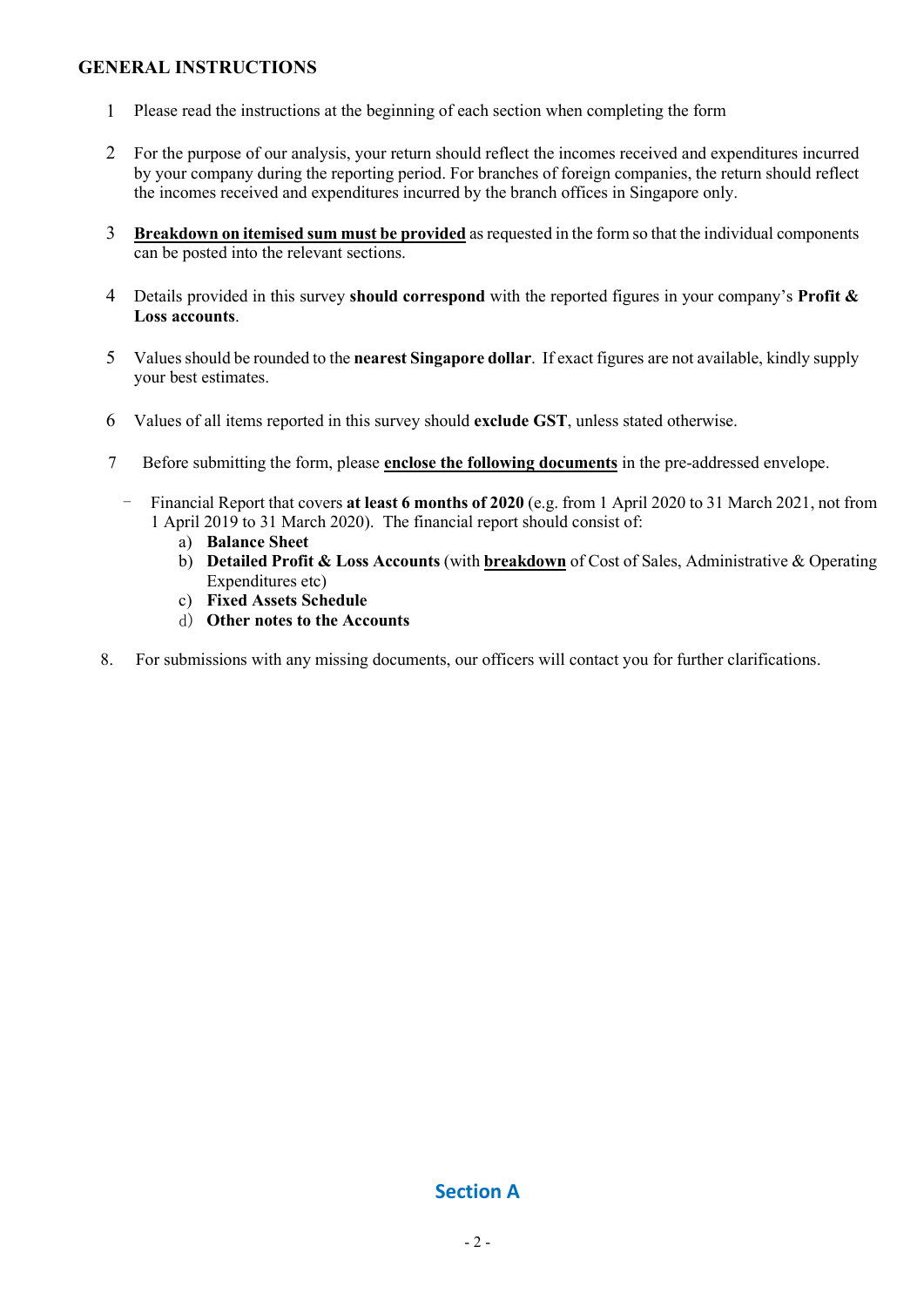| <b>COMPANY PARTICULARS</b>                                                                                                                                                                                                                                        |                                 |
|-------------------------------------------------------------------------------------------------------------------------------------------------------------------------------------------------------------------------------------------------------------------|---------------------------------|
| Name of Company                                                                                                                                                                                                                                                   | <b>UEN Number</b>               |
|                                                                                                                                                                                                                                                                   |                                 |
|                                                                                                                                                                                                                                                                   |                                 |
| Postal Address                                                                                                                                                                                                                                                    |                                 |
|                                                                                                                                                                                                                                                                   |                                 |
| Type of Legal Organization (please select the appropriate box)                                                                                                                                                                                                    |                                 |
|                                                                                                                                                                                                                                                                   |                                 |
| 3 Private Limited<br>Sole Proprietorship<br>2 Partnership                                                                                                                                                                                                         | 4 Public Company<br>5<br>Others |
|                                                                                                                                                                                                                                                                   |                                 |
| <b>FINANCIAL REPORTING PERIOD</b>                                                                                                                                                                                                                                 |                                 |
| The reference period for this Annual Return is the <b>calendar year 2020</b> . However, if your accounting year is different from<br>the calendar year, please report according to your financial year covering at least 6 months of business activities in 2020. |                                 |
| Data in this return refer to the period from                                                                                                                                                                                                                      | to                              |

 $\left(\text{day}\ / \ \text{month}\ /\ \text{year}\right) \qquad \qquad \left(\text{day}\ /\ \text{month}\ /\ \text{year}\right)$ 

# Section B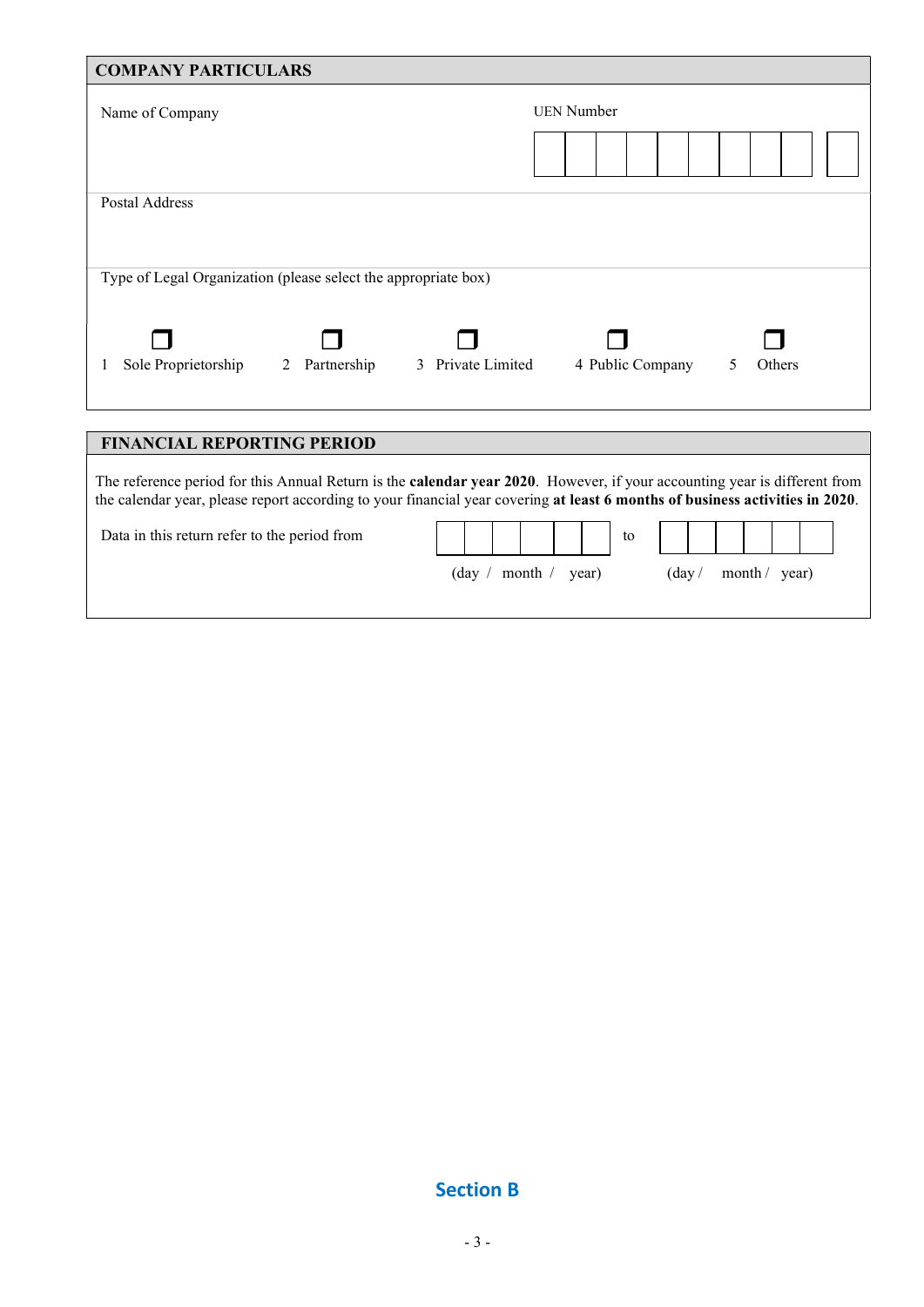| <b>B(i) TYPE OF BUSINESS ACTIVITY DURING 2020</b>                                                                                                                                                                                                                                                           |               |                                                                                                                              |               |  |  |  |
|-------------------------------------------------------------------------------------------------------------------------------------------------------------------------------------------------------------------------------------------------------------------------------------------------------------|---------------|------------------------------------------------------------------------------------------------------------------------------|---------------|--|--|--|
| 1. Please provide your company's principal activity:                                                                                                                                                                                                                                                        |               |                                                                                                                              |               |  |  |  |
|                                                                                                                                                                                                                                                                                                             |               |                                                                                                                              |               |  |  |  |
| 2. Please indicate the principal and secondary business activities your company is engaged in (please select the appropriate<br>boxes), and the corresponding percentage(s) i.e. the activity as a percentage of gross operating receipts. Please note that<br>the percentage(s) should add up to $100\%$ . |               |                                                                                                                              |               |  |  |  |
| a. Site Preparation                                                                                                                                                                                                                                                                                         | $\frac{0}{0}$ | g. Building Services Installation                                                                                            | $\frac{0}{0}$ |  |  |  |
| b. Land Reclamation                                                                                                                                                                                                                                                                                         | $\frac{0}{0}$ | h. Landscaping Works                                                                                                         | $\frac{0}{0}$ |  |  |  |
| c. Piling Works                                                                                                                                                                                                                                                                                             | $\frac{0}{0}$ | i. Renovation & Minor Repairs                                                                                                | $\frac{0}{0}$ |  |  |  |
| d. Building Construction                                                                                                                                                                                                                                                                                    | $\frac{0}{0}$ | j. Material Installation                                                                                                     | $\frac{0}{0}$ |  |  |  |
| e. Civil Engineering                                                                                                                                                                                                                                                                                        | $\frac{0}{0}$ | k. Supply of Pre-Cast Components                                                                                             | $\frac{0}{0}$ |  |  |  |
| f. Special Trade Construction                                                                                                                                                                                                                                                                               | $\frac{0}{0}$ | l. Others (please specify)                                                                                                   | $\frac{0}{0}$ |  |  |  |
|                                                                                                                                                                                                                                                                                                             |               |                                                                                                                              |               |  |  |  |
| percentage(s) should add up to 100%.                                                                                                                                                                                                                                                                        |               | 3. For income reported in item 1 of Section E, please provide the following breakdown in percentage(s). Please note that the |               |  |  |  |
| $\frac{0}{0}$<br>a. Income from Main Contract(s)                                                                                                                                                                                                                                                            |               |                                                                                                                              |               |  |  |  |
| b. Income from Sub-Contract(s)                                                                                                                                                                                                                                                                              | $\frac{0}{0}$ |                                                                                                                              |               |  |  |  |

| <b>B(ii) 2020 OVERSEAS TRANSACTIONS</b>                                                  |     |
|------------------------------------------------------------------------------------------|-----|
| Please select the appropriate box.                                                       |     |
| Does your company have any foreign assets (e.g. overseas direct/portfolio investment) or | Yes |
| liabilities as at $30.06.20$ ?                                                           | No  |
| 2 Does your company engage in any trade in services with companies located overseas      | No  |
| including offshore merchandise (goods that do not enter Singapore) in 2020?              | Yes |

Section B (continued)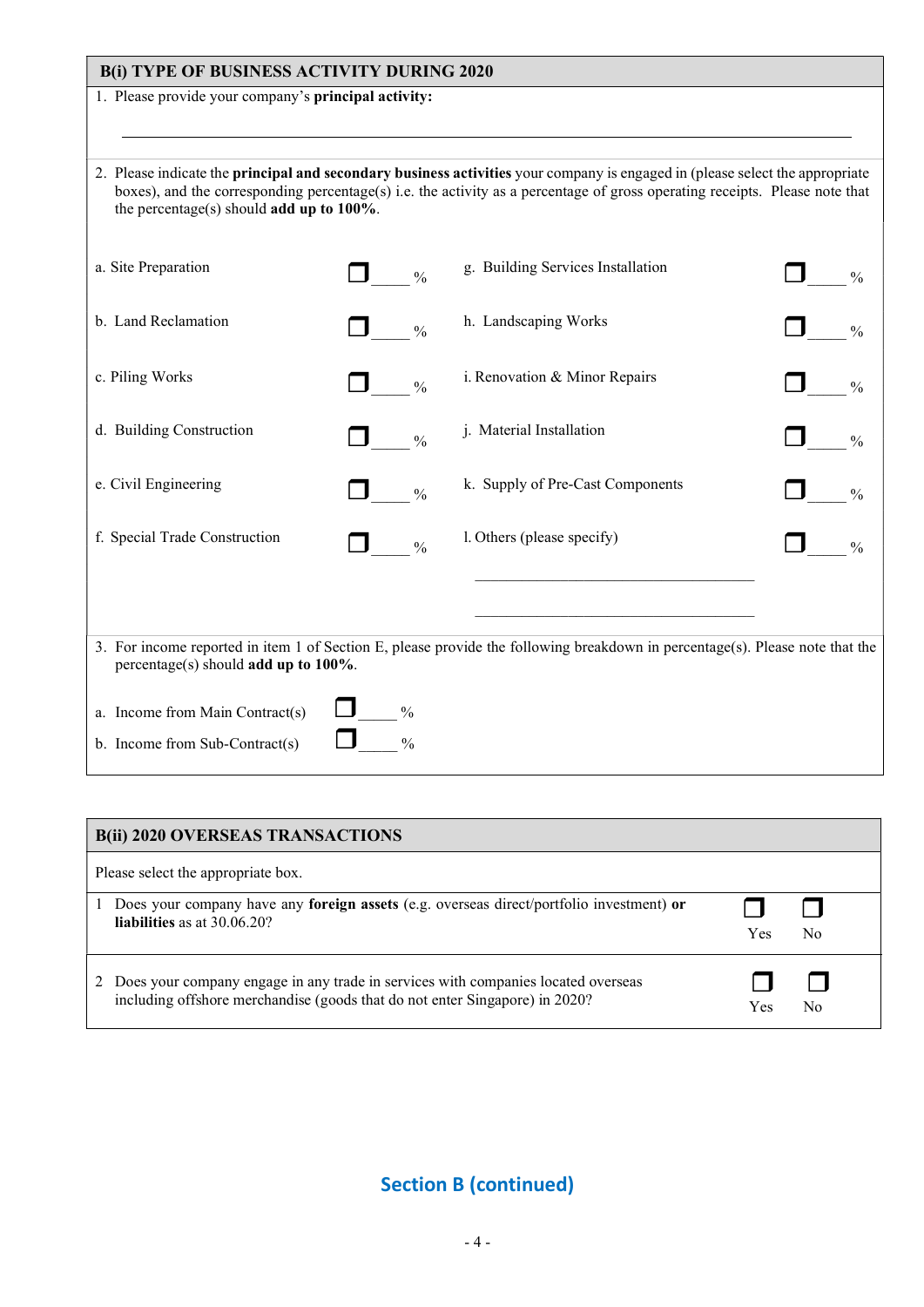| <b>B(iii) CAPITAL/FUNDS</b>                             |                                        |                          |  |  |  |
|---------------------------------------------------------|----------------------------------------|--------------------------|--|--|--|
| Source of Capital/Funds                                 |                                        | As at end of FY20<br>S\$ |  |  |  |
| Singapore<br>1                                          |                                        |                          |  |  |  |
| (a) Individuals (include citizens, permanent residents) | $\boldsymbol{.}00$                     |                          |  |  |  |
| (b) Government/Statutory Boards                         | $\boldsymbol{\cdot}00$                 |                          |  |  |  |
| (c) Registered Corporations                             | $\boldsymbol{.}00$                     |                          |  |  |  |
| 2<br>Foreign (please specify country)                   |                                        |                          |  |  |  |
| Country 1<br>(a)                                        | $\boldsymbol{.}00$                     |                          |  |  |  |
| (b) Country 2                                           |                                        | $\boldsymbol{.}00$       |  |  |  |
|                                                         | <b>TOTAL (Singapore &amp; Foreign)</b> | $\cdot 00$               |  |  |  |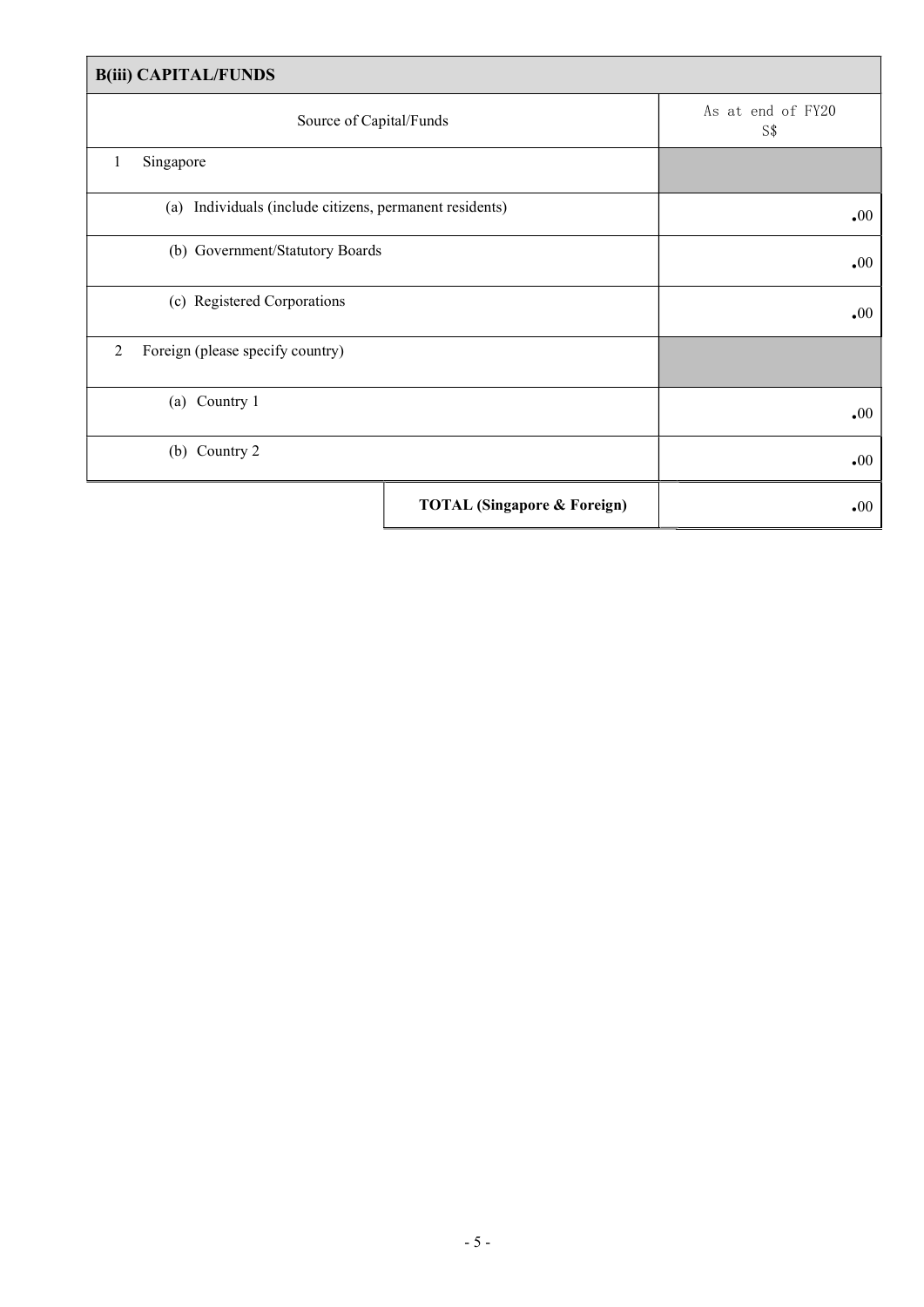## Section C

| <b>2020 STRUCTURE OF FIXED ASSETS IN SINGAPORE (Exclusive of GST)</b>            |                                                          |                                      |                                                                                  |                                               |                                    |                                       |                       |
|----------------------------------------------------------------------------------|----------------------------------------------------------|--------------------------------------|----------------------------------------------------------------------------------|-----------------------------------------------|------------------------------------|---------------------------------------|-----------------------|
|                                                                                  | $\left(1\right)$<br>Land, Building<br>& Structure<br>S\$ | (i)<br>Transport<br>Equipment<br>S\$ | (iii)<br>Information, Computer &<br>Telecommunications (ICT)<br>equipment<br>S\$ | (iv)<br>Other Machinery &<br>Equipment<br>S\$ | (v)<br>Furniture & Fittings<br>S\$ | (vi)<br>Computer<br>Software**<br>S\$ | (vii)<br><b>Total</b> |
| Net book value as at beginning of<br>the reporting period                        |                                                          |                                      |                                                                                  |                                               |                                    |                                       |                       |
| 2 Additions (include major repairs)<br>during the reporting period               |                                                          |                                      |                                                                                  |                                               |                                    |                                       |                       |
| <b>Depreciation</b> for the reporting<br>period*                                 |                                                          |                                      |                                                                                  |                                               |                                    |                                       |                       |
| 4 Net book value disposed/written off<br>during the reporting period             |                                                          |                                      |                                                                                  |                                               |                                    |                                       |                       |
| 5 Net book value as at end of the<br>reporting period<br>$(5) = (1)+(2)-(3)-(4)$ |                                                          |                                      |                                                                                  |                                               |                                    |                                       |                       |
| 6 Accumulated depreciation as at end<br>of the reporting period                  |                                                          |                                      |                                                                                  |                                               |                                    |                                       |                       |

\*Total depreciation reported in item 3(vii) should tally with the depreciation charge reported in Section F (iii) item 6.

\*\*If separate figures for computer software and hardware are not available, please provide the total under "Information, Computer & Telecommunications (ICT) equipment".

#### Total additions to computer software as reported above

| Of which | $($ a) Pre-packaged & customised software | $\%$ |
|----------|-------------------------------------------|------|
|          | (b) Software developed in-house           | $\%$ |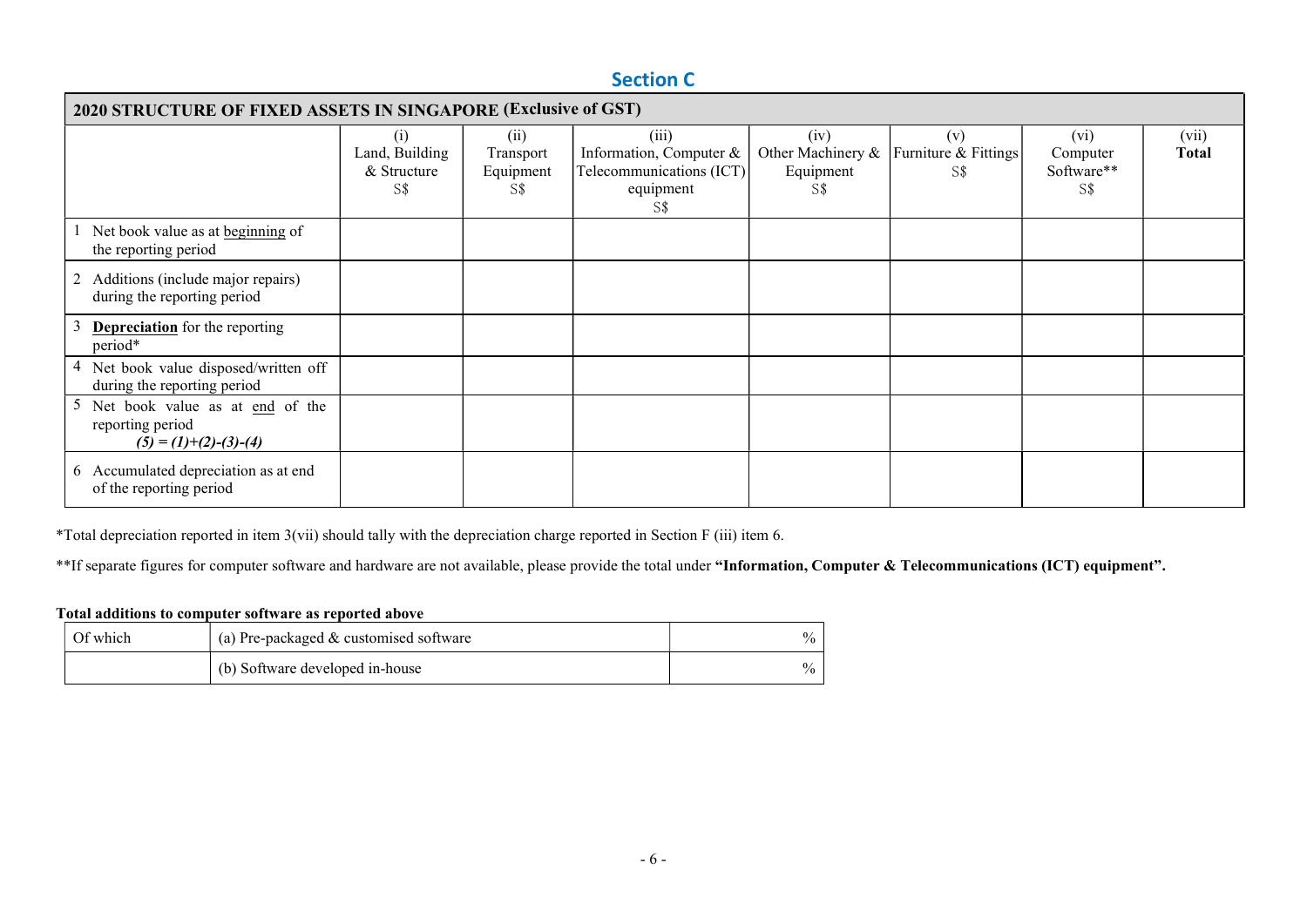## Section D

# Please skip to Section E if the firm did not incur any depreciation expenses of right-of-use-assets in 2020.

| 2020 STRUCTURE OF RIGHT-OF-USE ASSETS IN SINGAPORE (Exclusive of GST)            |                                             |                                       |                                                                                  |                                               |                                    |                                       |                |
|----------------------------------------------------------------------------------|---------------------------------------------|---------------------------------------|----------------------------------------------------------------------------------|-----------------------------------------------|------------------------------------|---------------------------------------|----------------|
|                                                                                  | (i)<br>Land, Building<br>& Structure<br>S\$ | (ii)<br>Transport<br>Equipment<br>S\$ | (iii)<br>Information, Computer &<br>Telecommunications (ICT)<br>equipment<br>S\$ | (iv)<br>Other Machinery &<br>Equipment<br>S\$ | (v)<br>Furniture & Fittings<br>S\$ | (vi)<br>Computer<br>Software**<br>S\$ | (vii)<br>Total |
| Net book value as at beginning of<br>the reporting period                        |                                             |                                       |                                                                                  |                                               |                                    |                                       |                |
| 2 Additions (include major repairs)<br>during the reporting period               |                                             |                                       |                                                                                  |                                               |                                    |                                       |                |
| <b>Depreciation</b> for the reporting<br>period*                                 |                                             |                                       |                                                                                  |                                               |                                    |                                       |                |
| 4 Net book value disposed/written off<br>during the reporting period             |                                             |                                       |                                                                                  |                                               |                                    |                                       |                |
| 5 Net book value as at end of the<br>reporting period<br>$(5) = (1)+(2)-(3)-(4)$ |                                             |                                       |                                                                                  |                                               |                                    |                                       |                |
| 6 Accumulated depreciation as at end<br>of the reporting period                  |                                             |                                       |                                                                                  |                                               |                                    |                                       |                |

\*Total depreciation reported in item 3(vii) should tally with the depreciation charge reported in Section F (iii) item 7.

\*\*If separate figures for computer software and hardware are not available, please provide the total under "Information, Computer & Telecommunications (ICT) equipment".

#### Total additions to computer software as reported above

| Of which | (a) Pre-packaged $&$ customised software | $\frac{0}{0}$ |
|----------|------------------------------------------|---------------|
|          | (b) Software developed in-house          | $\frac{0}{0}$ |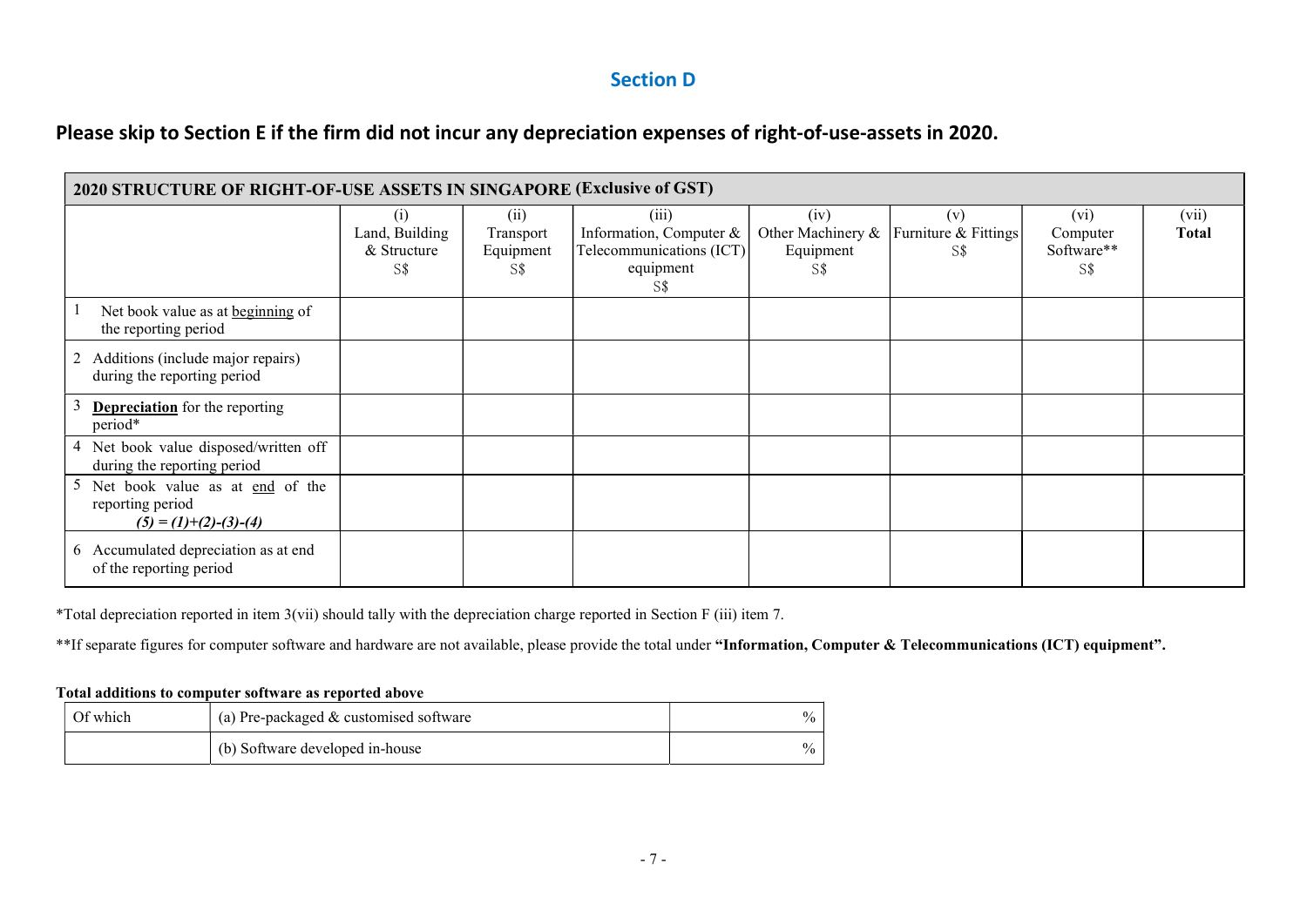# Section E

| <b>GROSS INCOME/RECEIPTS, 2020 (Exclusive of GST)</b>                                                                            |            |  |  |
|----------------------------------------------------------------------------------------------------------------------------------|------------|--|--|
| * Please exclude all incomes received by overseas branches (if any)                                                              |            |  |  |
| <b>Income from Main Business Activity (as reported in Section B)</b>                                                             | S\$        |  |  |
| 1<br>Income from construction or construction-related activities<br>(include sale of pre-cast components and PPVC modules)       | $\cdot 00$ |  |  |
| <b>Other Sources of Income</b>                                                                                                   | S\$        |  |  |
| COVID-19 related support: (a) Jobs Support Scheme<br>2                                                                           | $\cdot 00$ |  |  |
| (b) Construction Restart Booster - Firm-based support                                                                            | $\cdot 00$ |  |  |
| (c) Construction Restart Booster - Project-based support                                                                         | $\cdot 00$ |  |  |
| (d) Foreign Workers Levy rebates                                                                                                 | $\cdot 00$ |  |  |
| (e) Others, please specify:                                                                                                      | $\cdot 00$ |  |  |
| Income received due to cost-sharing of prolongation costs<br>3                                                                   | $\cdot 00$ |  |  |
| Administration and management fees received<br>4                                                                                 | $\cdot 00$ |  |  |
| Commission and agency fees on services rendered<br>5                                                                             | $\cdot 00$ |  |  |
| Dividends received (Net)<br>6                                                                                                    | $\cdot 00$ |  |  |
| Grants from:<br>(a) Skills Development Fund<br>7                                                                                 | $\cdot 00$ |  |  |
| (b) Special Employment Credit and Wage Credit                                                                                    | $\cdot 00$ |  |  |
| (c) Construction Productivity and Capability Fund (CPCF)                                                                         | $\cdot 00$ |  |  |
| (d) Others<br>Please Specify:                                                                                                    | $\cdot 00$ |  |  |
| Income from re-sale of goods and materials<br>8                                                                                  | $\cdot 00$ |  |  |
| Income from supply of labour (refers to income received from supplying workers under<br>9.<br>your payroll to other contractors) | $\cdot 00$ |  |  |
| 10 Insurance claims                                                                                                              | $\cdot 00$ |  |  |
| 11 Interest received from : (a) Deposit                                                                                          | $\cdot 00$ |  |  |
| (b) Others                                                                                                                       | $\cdot 00$ |  |  |
| 12 Rental received from: (a) Stores, godowns & warehouses                                                                        | $\cdot 00$ |  |  |
| (b) Offices, shops $\&$ other premises                                                                                           | $\cdot 00$ |  |  |
| (c) Vehicles                                                                                                                     | $\cdot 00$ |  |  |
| (d) Machinery & equipment                                                                                                        | $\cdot 00$ |  |  |
| (e) Land                                                                                                                         | $\cdot 00$ |  |  |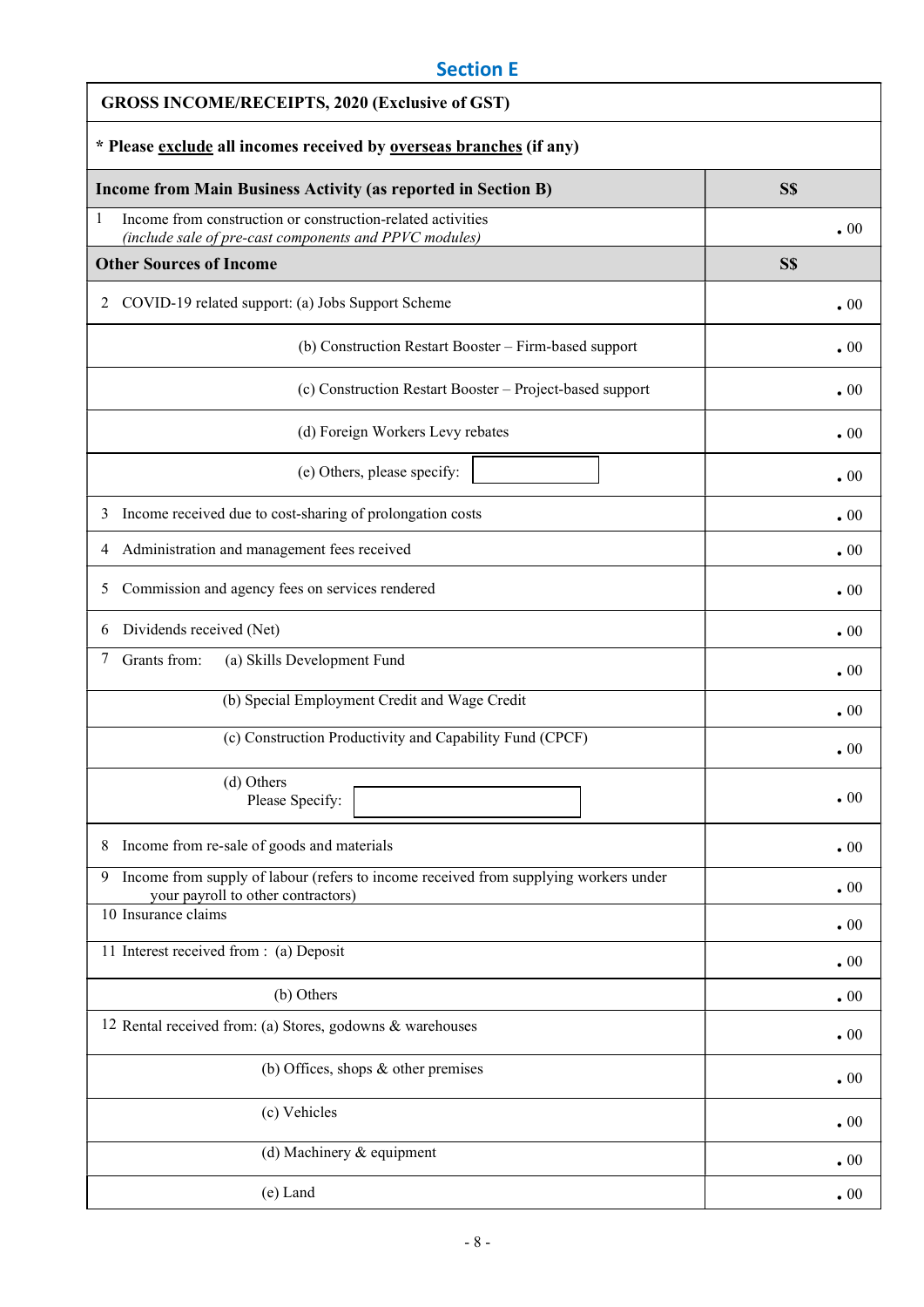| <b>Other Sources of Income (continued)</b>                                                                                                                                                                                        |                        |            |
|-----------------------------------------------------------------------------------------------------------------------------------------------------------------------------------------------------------------------------------|------------------------|------------|
| 13 Share of profit from Joint Venture                                                                                                                                                                                             |                        | $\cdot$ 00 |
| 14 Total other operating receipts                                                                                                                                                                                                 |                        |            |
| Note:<br>Other operating receipts include supply of labour, maintenance of commercial or residential buildings,<br>engineering services, consultancy services, etc.                                                               |                        | .00        |
| 15 Total other non-operating receipts                                                                                                                                                                                             |                        |            |
| Note:<br>Other non-operating receipts include provision written back, recovery of bad debts, gains from sales of fixed<br>assets / stocks / shares / other securities / foreign exchange transactions / derivatives trading, etc. |                        | $.00 \,$   |
|                                                                                                                                                                                                                                   | <b>SECTION E TOTAL</b> | . 00       |

## Section F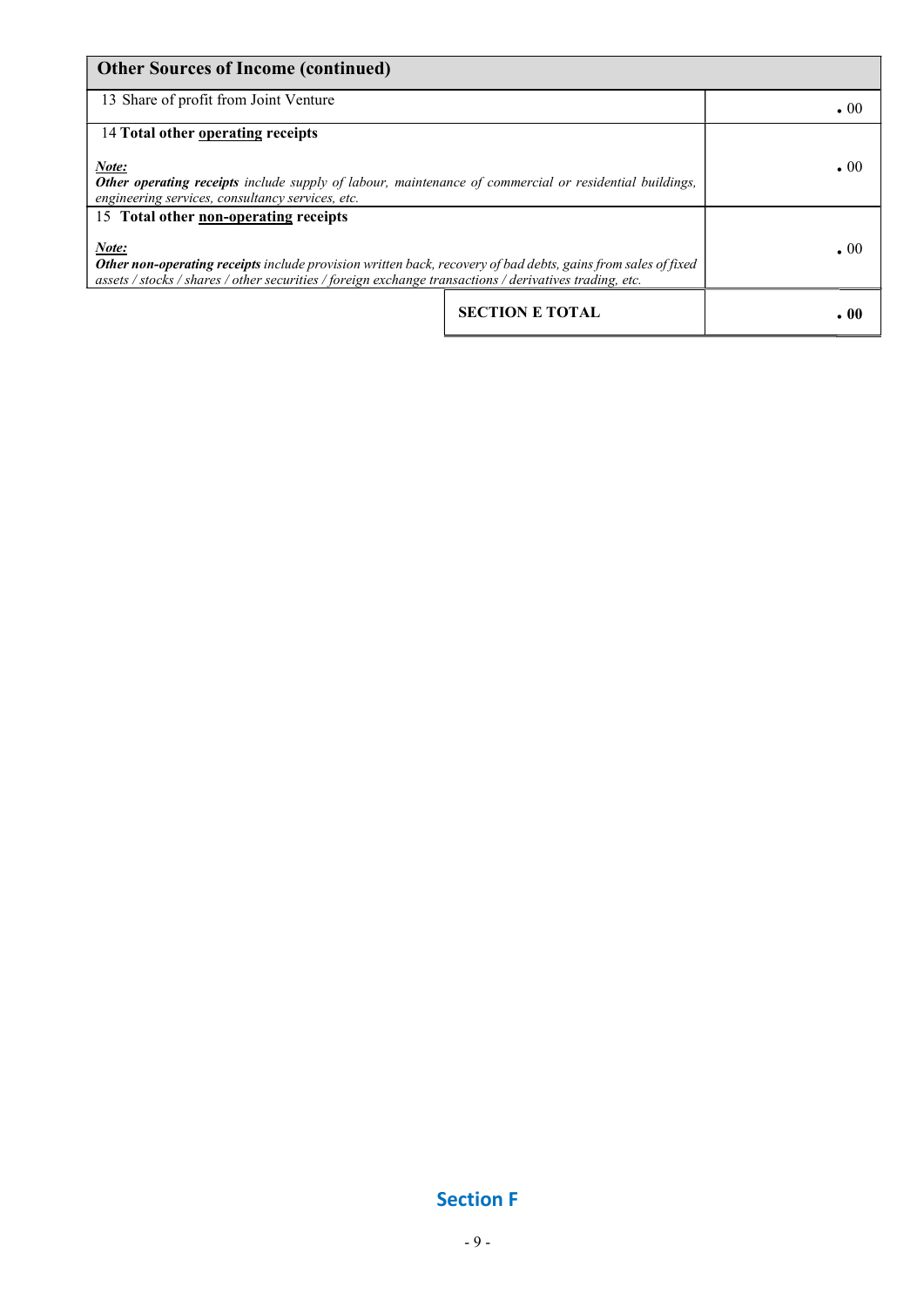| <b>EXPENSES, 2020 (Exclusive of deductible GST)*</b>                                                                                                               |                           |              |  |
|--------------------------------------------------------------------------------------------------------------------------------------------------------------------|---------------------------|--------------|--|
| * Please exclude all expenses incurred by overseas branches (if any)                                                                                               |                           |              |  |
| <b>F(i) Cost of Contracts / Sales</b><br>(Please provide a <b>breakdown</b> of the lump sum into the following categories)                                         |                           | S\$          |  |
| Purchases of materials for rendering construction and construction-related works                                                                                   |                           | $\bullet$ 00 |  |
| 2<br><b>Sub-contract fees paid to:</b><br>(a) Companies and businesses                                                                                             |                           | $\bullet$ 00 |  |
| (b) Individuals (e.g. free-lance workers)                                                                                                                          |                           | $\bullet$ 00 |  |
| <b>Direct Labour Costs</b><br>3<br>(Include this only if employees are on your company's payroll. Otherwise it should be<br>classified in item $2(a)$ or $2(b)$ .) |                           | $\bullet$ 00 |  |
| <b>Other Overheads relating to contracts</b><br>4                                                                                                                  |                           | $\bullet$ 00 |  |
|                                                                                                                                                                    | <b>SECTION F(i) TOTAL</b> | $\bullet$ 00 |  |

|    | <b>F(ii) Employee Expenses</b><br>If there is direct labour expenditure declared in item 3 of $F(i)$ , please include the<br>breakdown of that amount into the respective fields under this section. |                                                                                                                |                                                                 | S\$          |
|----|------------------------------------------------------------------------------------------------------------------------------------------------------------------------------------------------------|----------------------------------------------------------------------------------------------------------------|-----------------------------------------------------------------|--------------|
|    |                                                                                                                                                                                                      | (a) All Paid Employees working in Singapore                                                                    | (include Director(s) but exclude working proprietor/partner(s)) | $\bullet$ 00 |
| 1  | <b>Wages &amp; Salaries</b><br>(include Bonuses &<br>Allowances)                                                                                                                                     | (b) Working Proprietor/Partner(s)                                                                              |                                                                 | $\bullet$ 00 |
|    |                                                                                                                                                                                                      | (c) Employees working overseas<br>(for more than one year & on Singapore's company payroll)                    |                                                                 |              |
| 2  | Employer's<br>contribution to<br><b>CPF/Pension</b>                                                                                                                                                  | (a) All Paid Employees working in Singapore<br>(include Director(s) but exclude working proprietor/partner(s)) |                                                                 |              |
|    |                                                                                                                                                                                                      | (b) Working Proprietor/Partner(s)                                                                              |                                                                 | $\bullet$ 00 |
|    |                                                                                                                                                                                                      | (c) Employees working overseas                                                                                 | (for more than one year & on Singapore's company payroll)       | $\bullet$ 00 |
| 3  | <b>Director Fees</b>                                                                                                                                                                                 |                                                                                                                |                                                                 | $\bullet$ 00 |
| 4  | <b>Foreign Workers Levy</b> (net of waiver, but excluding rebates. Rebates should be reported<br>in Section E, item $2(d)$ )                                                                         |                                                                                                                |                                                                 | $\bullet$ 00 |
| 5. | Welfare and Benefits<br>(a) Employees working in Singapore                                                                                                                                           |                                                                                                                |                                                                 | $\bullet$ 00 |
|    |                                                                                                                                                                                                      | (b) Employees working overseas<br>(for more than one year & on Singapore's company payroll)                    |                                                                 | $\bullet$ 00 |
| 6  | Skills Development Levy (SDL)                                                                                                                                                                        |                                                                                                                |                                                                 | $\bullet$ 00 |
| 7  | Staff recruitment and training expenses (inclusive of Course fees)                                                                                                                                   |                                                                                                                |                                                                 | $\bullet$ 00 |
|    |                                                                                                                                                                                                      |                                                                                                                | <b>SECTION F(ii) TOTAL</b>                                      | $\bullet$ 00 |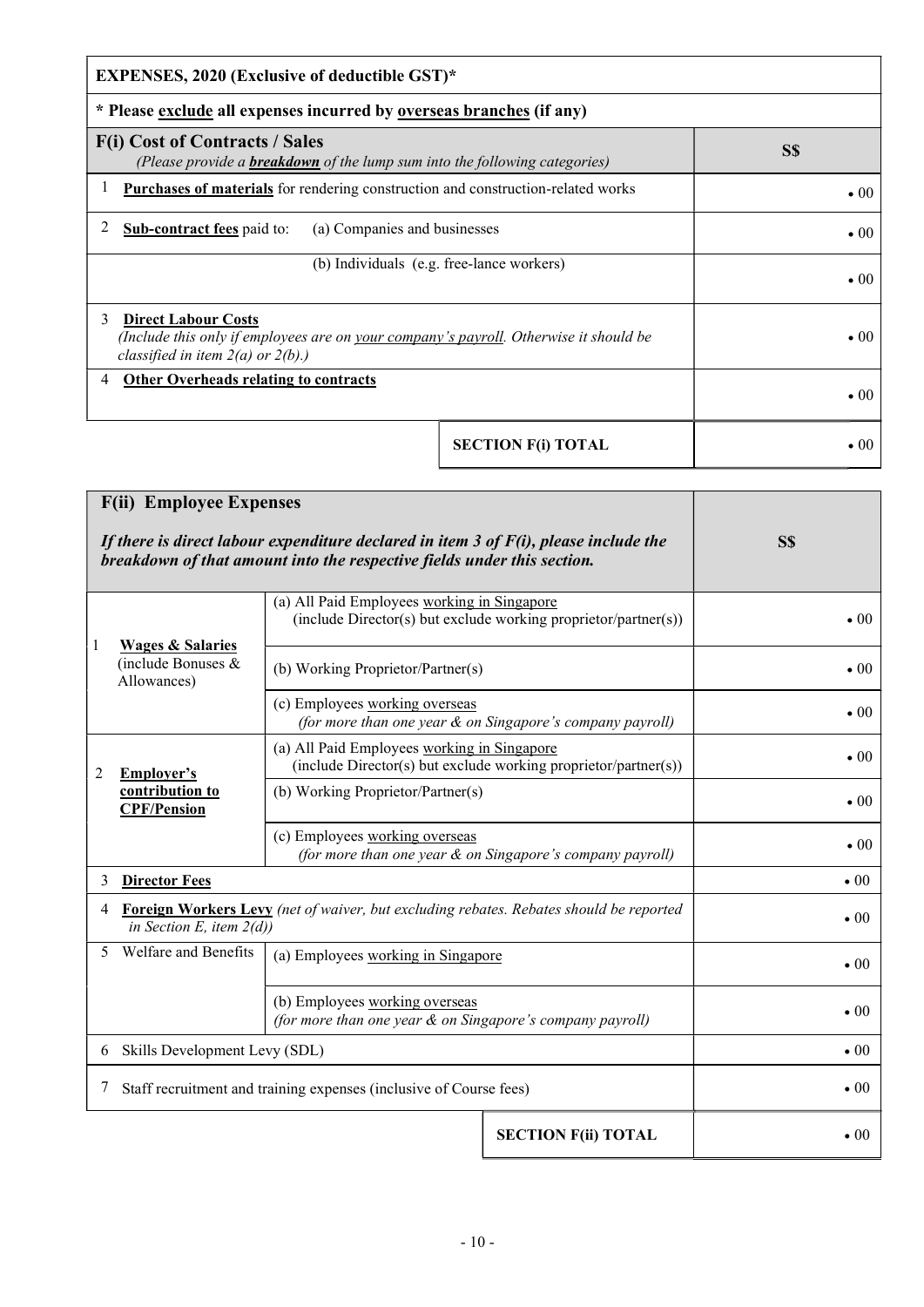| <b>F(iii) Other Expenses</b>                                                                                                                                  |                                                                     |              |
|---------------------------------------------------------------------------------------------------------------------------------------------------------------|---------------------------------------------------------------------|--------------|
| If there is overhead expenditure declared in item 4 of $F(i)$ , please include the<br>breakdown of that amount into the respective fields under this section. | S\$                                                                 |              |
| Accounting, auditing, secretarial services, tax fees (Tax consulting)                                                                                         | $\bullet$ 00                                                        |              |
| 2<br>Administration and management fees                                                                                                                       |                                                                     | $\bullet$ 00 |
| 3 Bank and financial charges (exclude interest)                                                                                                               |                                                                     | $\bullet$ 00 |
| 4 Commission and agency fees for services rendered                                                                                                            |                                                                     | $\bullet$ 00 |
| Consultancy Fees / Professional Fees: (a) Architectural & engineering services<br>5                                                                           |                                                                     | $\bullet$ 00 |
| (b) Others                                                                                                                                                    |                                                                     | $\bullet$ 00 |
| Depreciation of fixed assets $(sum of Section C3(i) to C3(vi))$<br>6                                                                                          |                                                                     | $\bullet$ 00 |
| Depreciation of right-of-use assets (sum of Section D3(i) to D3(vi))<br>7                                                                                     | $\bullet$ 00                                                        |              |
| Entertainment expenses<br>8                                                                                                                                   | $\bullet$ 00                                                        |              |
| 9 Fines (exclude compensation for defective works)                                                                                                            | $\bullet$ 00                                                        |              |
| 10 Indirect taxes:<br>(a) Property tax                                                                                                                        |                                                                     | $\bullet$ 00 |
| workers levy, corporate tax and personal income tax)                                                                                                          | (a) Others (include stamp duties, license fees, but exclude foreign | $\bullet$ 00 |
| 11 Information Technology Services:<br>(a) Expenditure on software that is meant for own use for more than a year.                                            | $\bullet$ 00                                                        |              |
| (b) Data processing, computer consultancy and other information technology services                                                                           |                                                                     | $\cdot 00$   |
| 12 Insurance premiums for:<br>(a) Persons engaged in Singapore                                                                                                |                                                                     | $\bullet$ 00 |
|                                                                                                                                                               | (b) Others (e.g. property, fire but excluding vehicles)             | $\bullet$ 00 |
| 13 Interest paid on:<br>(a) Loans                                                                                                                             |                                                                     | $\bullet$ 00 |
| (b) Right-of-use lease liabilities                                                                                                                            |                                                                     | $\bullet$ 00 |
| (c) Others                                                                                                                                                    |                                                                     | $\bullet$ 00 |
| (a) Insurance<br>14 Motor vehicles expenses:                                                                                                                  |                                                                     | $\bullet$ 00 |
| (b) Road tax                                                                                                                                                  |                                                                     | $\bullet$ 00 |
| (c) Petrol, diesel & lubricating oil                                                                                                                          |                                                                     | $\bullet$ 00 |
|                                                                                                                                                               | (d) Servicing $&$ others (include spare parts)                      | $\bullet$ 00 |
| F(iii) Other Expenses (continued)                                                                                                                             |                                                                     |              |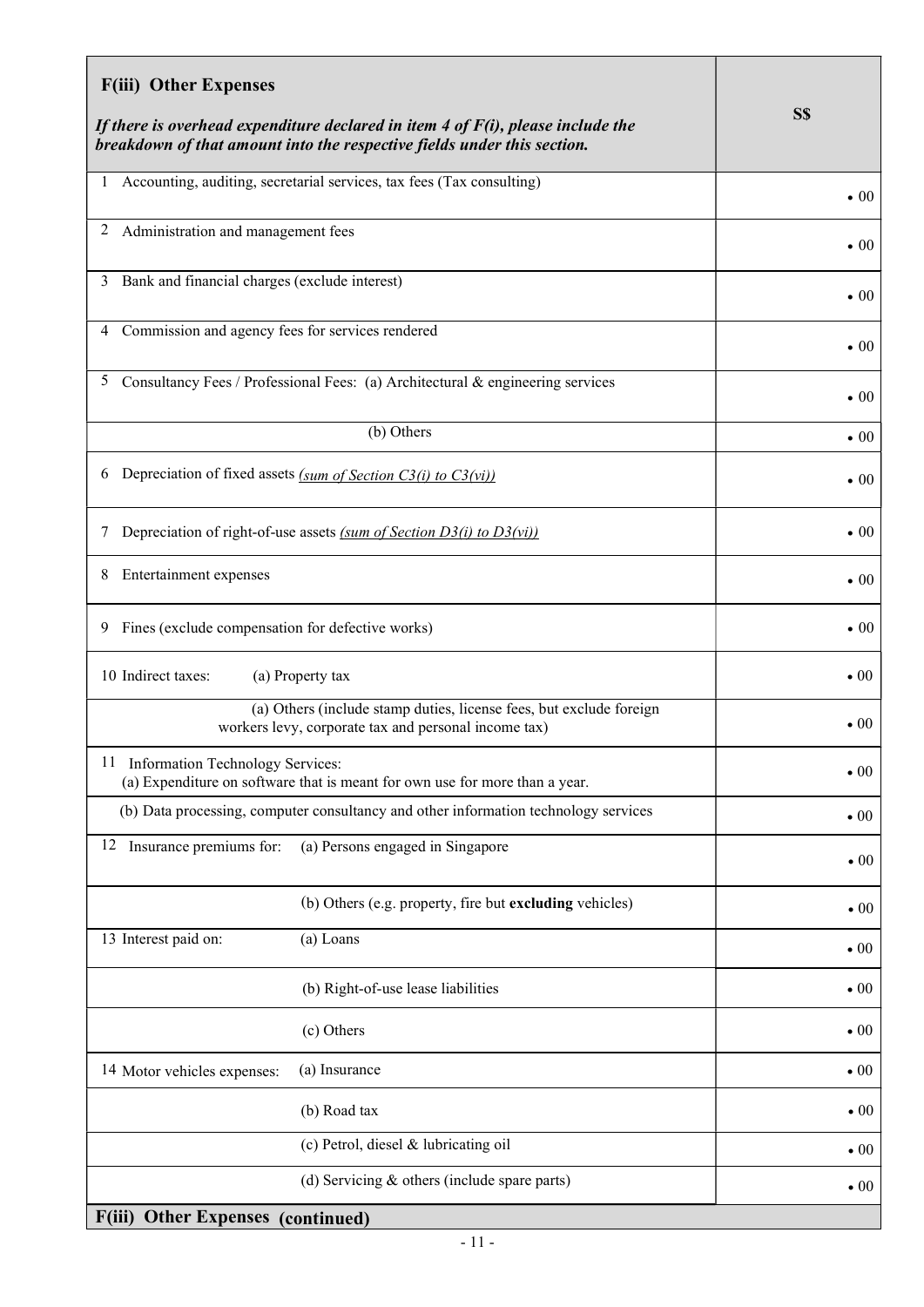| 15 Postage & telecommunications charges                                                                                                                                                                | $\bullet$ 00 |
|--------------------------------------------------------------------------------------------------------------------------------------------------------------------------------------------------------|--------------|
| 16 Printing, stationery, newspaper & office supplies                                                                                                                                                   | $\bullet$ 00 |
| 17 Rental paid for: (a) Stores, offices & other premises                                                                                                                                               | $\bullet$ 00 |
| (b) Vehicles                                                                                                                                                                                           | $\bullet$ 00 |
| (c) Machinery & equipment                                                                                                                                                                              | $\bullet$ 00 |
| $(d)$ Land                                                                                                                                                                                             | $\bullet$ 00 |
| 18 Research & Development                                                                                                                                                                              | $\bullet$ 00 |
| 19 Royalties and franchise fees paid                                                                                                                                                                   | $\bullet$ 00 |
| 20 Repairing and servicing of machinery and equipment (include routine maintenance and<br>applications support of computer software)                                                                   | $\cdot 00$   |
| 21 Repairing and maintenance of premises (include removal of debris, pest control $\&$ cleaning)                                                                                                       | $\bullet$ 00 |
| 22 Share of loss on Joint Venture                                                                                                                                                                      | $\bullet$ 00 |
| 23 Transport and travelling expenditures (include parking fees)                                                                                                                                        | $\bullet$ 00 |
| 24 Utilities expenses                                                                                                                                                                                  | $\bullet$ 00 |
| 25 Purchases of goods and materials for resale                                                                                                                                                         | $\bullet$ 00 |
| 26 GST expenses on net purchases which are not deductible as input tax                                                                                                                                 | $\bullet$ 00 |
| 27 Expenditure due to cost-sharing of prolongation costs                                                                                                                                               | $\bullet$ 00 |
| 28 Total other operating expenditures                                                                                                                                                                  |              |
| Note:<br>Other operating expenditures include annual dinner & dance, compensation for defective works,<br>general expenses, ISO certification, laundry, praying fees, site expenses, uniform etc.      | $\bullet$ 00 |
| 29 Total other non-operating expenditures                                                                                                                                                              |              |
| Note:<br>Other non-operating expenditures include assets/stocks written off, bad debts, loss on sales of<br>fixed assets/stocks/foreign exchange transactions/derivatives trading, repatriations, etc. | $\bullet$ 00 |
| <b>SECTION F(iii) TOTAL</b>                                                                                                                                                                            | $\bullet$ 00 |

# Section G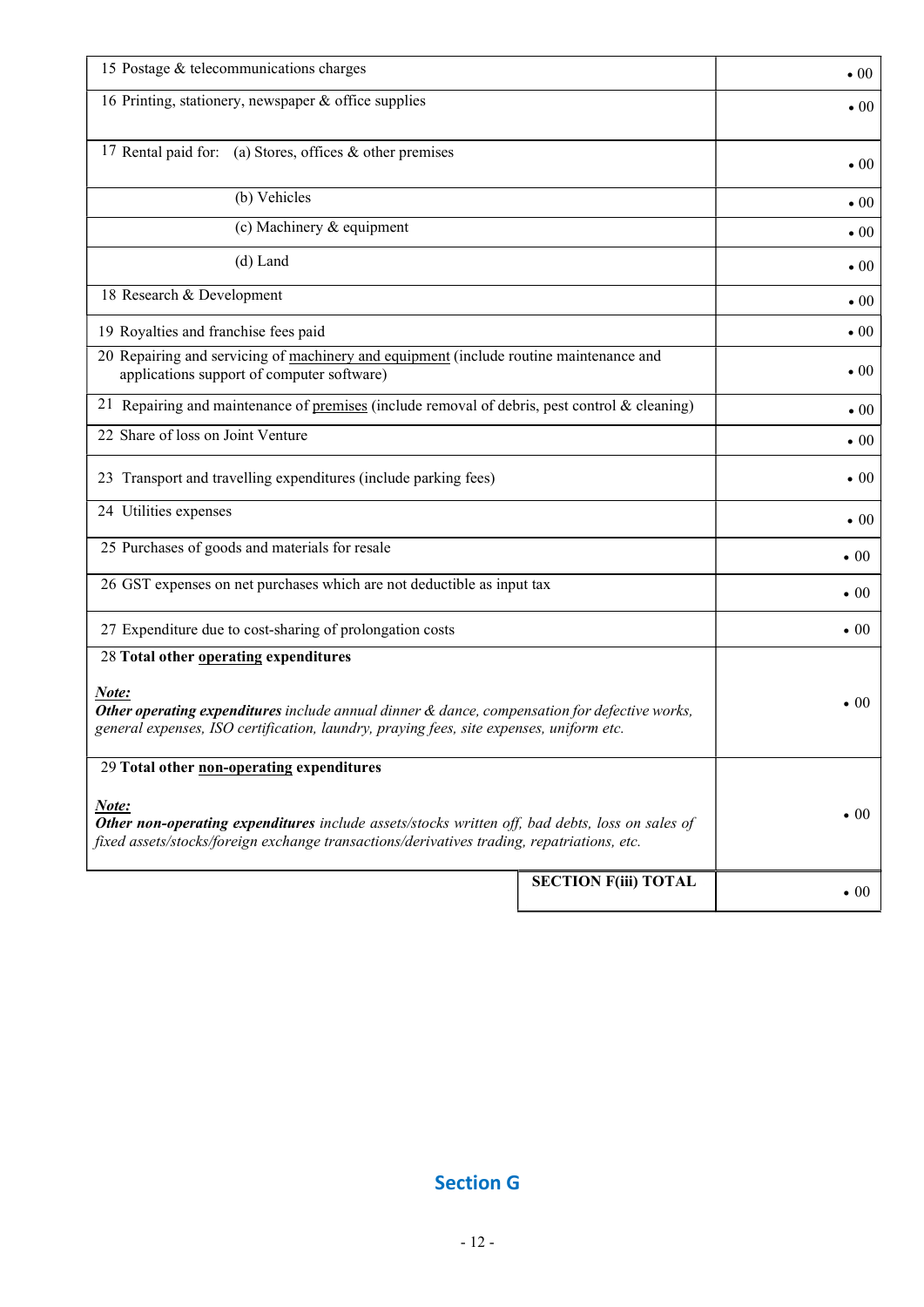| G(i): BOOK VALUE OF STOCKS, 2020 | <b>OPENING</b> | <b>CLOSING</b> |
|----------------------------------|----------------|----------------|
| (Exclusive of GST)               | S\$            | S\$            |
| Materials **                     | . 00           | . 00           |

\*\* Please exclude materials held by overseas branches (if any)

| G(ii): WORK-IN-PROGRESS (WIP), 2020 | <b>OPENING</b>          | <b>ENDING</b>   |
|-------------------------------------|-------------------------|-----------------|
| (Exclusive of GST)                  | S\$                     | S\$             |
| <b>WIP</b>                          | $\boldsymbol{\cdot} 00$ | $\centerdot 00$ |

| G(iii) NET PROFIT / (LOSS) BEFORE TAXATION, 2020 |  |
|--------------------------------------------------|--|
|--------------------------------------------------|--|

# H. PROFILE OF MANPOWER, 2020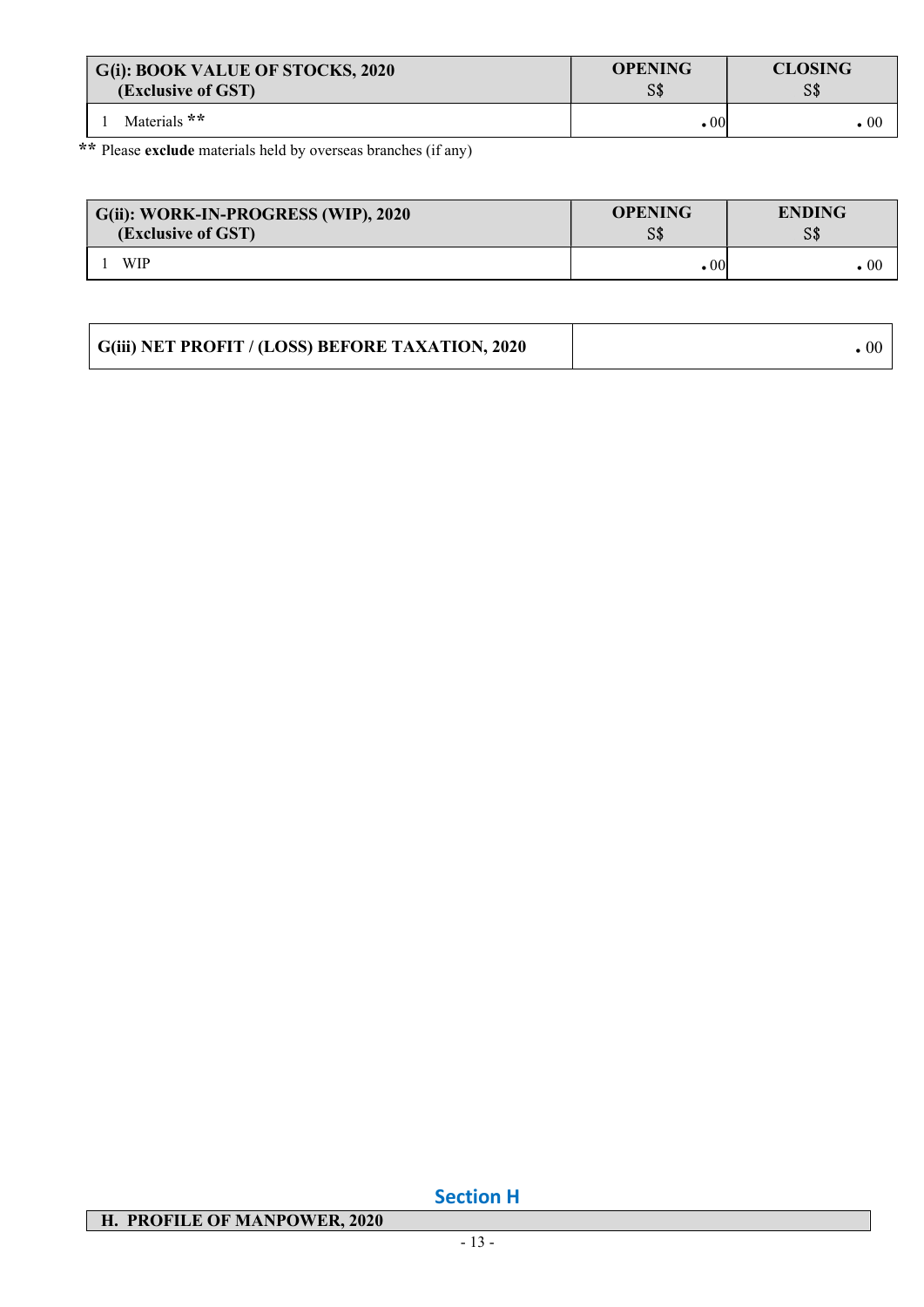| (i) Full-time Paid Employees Working in Singapore – By Occupation (excluding<br><b>Working Proprietor/Partner(s))</b> | <b>Average Employee</b><br><b>Number</b> |  |
|-----------------------------------------------------------------------------------------------------------------------|------------------------------------------|--|
| 1. Professionals, Managers, Executives and Technical staff (e.g. Managing                                             | Local                                    |  |
| Director, CEO, Construction Managers, Engineers, Supervisors, Foremen,<br>Draftsman)                                  |                                          |  |
| 2. Rank and File (e.g. Tradesmen & Construction Workers, Drivers, Security                                            | Local                                    |  |
| Officers, Cleaners)                                                                                                   | Foreign                                  |  |
| Total Full-time Paid Employees Working in Singapore (1+2)                                                             |                                          |  |
| (ii) Working Proprietor/ Partner(s)                                                                                   |                                          |  |
|                                                                                                                       |                                          |  |
| (iii) Employees working overseas<br>(for more than one year & on Singapore's company payroll)                         |                                          |  |
| (iv) Total Part-time & Temporary Paid Employees                                                                       |                                          |  |

# Supporting Documents

Please attach the Financial Report that covers at least 6 months of 2020 (e.g. from 1 April 2020 to 31 March 2021, not from 1 April 2019 to 31 March 2020). The financial report should consist of :- (a) Balance Sheet